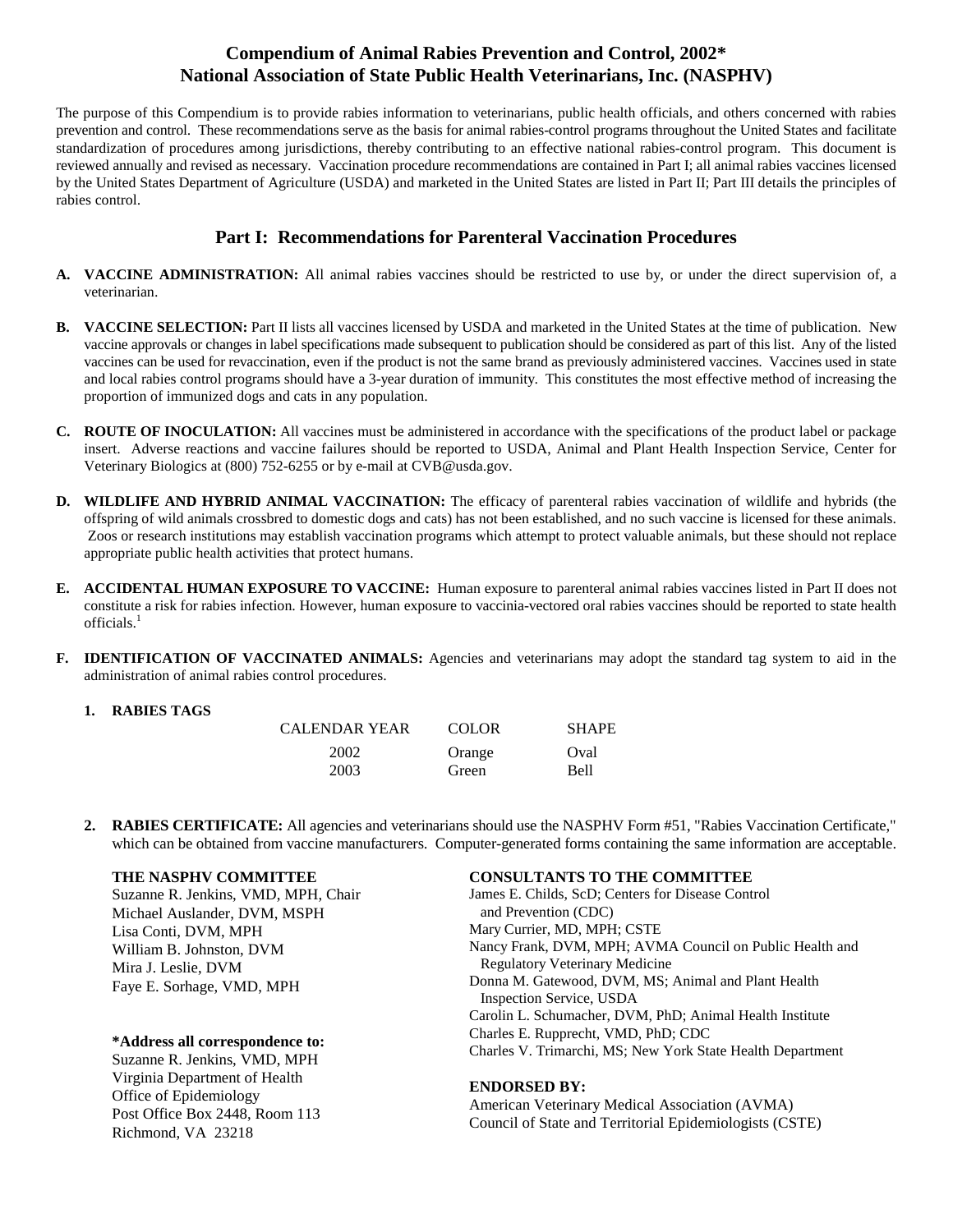| Product Name                                                 | Produced by                                                 | Marketed by              | For Use In                                           | Dosage                                                                                            | Age at Primary<br>Vaccination <sup>1</sup>                           | <b>Booster</b><br>Recommended                                                                                              | Route of<br>Inoculation                                        |
|--------------------------------------------------------------|-------------------------------------------------------------|--------------------------|------------------------------------------------------|---------------------------------------------------------------------------------------------------|----------------------------------------------------------------------|----------------------------------------------------------------------------------------------------------------------------|----------------------------------------------------------------|
| A) MONOVALENT (Inactivated)                                  |                                                             |                          |                                                      |                                                                                                   |                                                                      |                                                                                                                            |                                                                |
| <b>TRIMUNE</b>                                               | Fort Dodge Animal Health<br>License No. 112                 | Fort Dodge Animal Health | Dogs<br>Cats                                         | $1 \text{ ml}$<br>$1 \text{ ml}$                                                                  | $3$ months <sup>2</sup><br>3 months                                  | 1 year later & triennially<br>1 year later & triennially                                                                   | IM <sup>3</sup><br>IM                                          |
| <b>ANNUMUNE</b>                                              | Fort Dodge Animal Health<br>License No. 112                 | Fort Dodge Animal Health | Dogs<br>Cats                                         | 1 <sub>m1</sub><br>$1 \text{ ml}$                                                                 | 3 months<br>3 months                                                 | Annually<br>Annually                                                                                                       | IM<br>IM                                                       |
| <b>DEFENSOR 1</b>                                            | Pfizer, Incorporated<br>License No. 189                     | Pfizer, Incorporated     | Dogs<br>Cats                                         | $1 \text{ ml}$<br>1 <sub>m1</sub>                                                                 | 3 months<br>3 months                                                 | Annually<br>Annually                                                                                                       | IM or $SC^4$<br>SC                                             |
| DEFENSOR 3                                                   | Pfizer, Incorporated<br>License No. 189                     | Pfizer, Incorporated     | Dogs<br>Cats<br>Sheep<br>Cattle                      | $1 \text{ ml}$<br>$1 \text{ ml}$<br>2 <sub>ml</sub><br>2 <sub>ml</sub>                            | 3 months<br>3 months<br>3 months<br>3 months                         | 1 year later & triennially<br>1 year later & triennially<br>Annually<br>Annually                                           | IM or SC<br>SC<br>IM<br>IM                                     |
| <b>RABDOMUN</b>                                              | Pfizer, Incorporated<br>License No. 189                     | Schering-Plough          | Dogs<br>Cats<br>Sheep<br>Cattle                      | $1 \text{ ml}$<br>1 <sub>m1</sub><br>2 <sub>ml</sub><br>2 <sub>ml</sub>                           | 3 months<br>3 months<br>3 months<br>3 months                         | 1 year later & triennially<br>1 year later & triennially<br>Annually<br>Annually                                           | IM or SC<br>SC<br>IM<br><b>IM</b>                              |
| <b>RABDOMUN1</b>                                             | Pfizer, Incorporated<br>License No. 189                     | Schering-Plough          | Dogs<br>Cats                                         | 1 <sub>m1</sub><br>$1 \text{ ml}$                                                                 | 3 months<br>3 months                                                 | Annually<br>Annually                                                                                                       | IM or SC<br><b>SC</b>                                          |
| RABVAC <sub>1</sub>                                          | Fort Dodge Animal Health<br>License No. 112                 | Fort Dodge Animal Health | Dogs<br>Cats                                         | $1 \text{ ml}$<br>1 <sub>m1</sub>                                                                 | 3 months<br>3 months                                                 | Annually<br>Annually                                                                                                       | IM or SC<br>IM or SC                                           |
| RABVAC <sub>3</sub>                                          | Fort Dodge Animal Health<br>License No. 112                 | Fort Dodge Animal Health | Dogs<br>Cats<br>Horses                               | $1 \text{ ml}$<br>$1 \text{ ml}$<br>2 <sub>m1</sub>                                               | 3 months<br>3 months<br>3 months                                     | 1 year later & triennially<br>1 year later & triennially<br>Annually                                                       | IM or SC<br>IM or SC<br>IM                                     |
| PRORAB-1                                                     | Intervet, Incorporated<br>License No. 286                   | Intervet, Incorporated   | Dogs<br>Cats<br>Sheep                                | 1 <sub>m1</sub><br>$1 \text{ ml}$<br>2 <sub>m1</sub>                                              | 3 months<br>3 months<br>3 months                                     | Annually<br>Annually<br>Annually                                                                                           | IM or SC<br>IM or SC<br><b>IM</b>                              |
| PRORAB-3F                                                    | Intervet, Incorporated<br>License No. 286                   | Intervet, Incorporated   | Cats                                                 | $1 \text{ ml}$                                                                                    | 3 months                                                             | 1 year later & triennially                                                                                                 | IM or SC                                                       |
| <b>IMRAB3</b>                                                | Merial, Incorporated<br>License No. 298                     | Merial, Incorporated     | Dogs<br>Cats<br>Sheep<br>Cattle<br>Horses<br>Ferrets | $1 \text{ ml}$<br>$1 \text{ ml}$<br>2 <sub>ml</sub><br>2 <sub>m1</sub><br>2 <sub>ml</sub><br>1 ml | 3 months<br>3 months<br>3 months<br>3 months<br>3 months<br>3 months | 1 year later & triennially<br>1 year later & triennially<br>1 year later & triennially<br>Annually<br>Annually<br>Annually | IM or SC<br>IM or SC<br>IM or SC<br>IM or SC<br>IM or SC<br>SC |
| <b>IMRAB</b><br><b>Bovine Plus</b>                           | Merial, Incorporated<br>License No. 298                     | Merial, Incorporated     | Cattle<br>Horses<br>Sheep                            | 2 <sub>ml</sub><br>2 <sub>ml</sub><br>2 <sub>ml</sub>                                             | 3 months<br>3 months<br>3 months                                     | Annually<br>Annually<br>1 year later & triennially                                                                         | IM or SC<br>IM or SC<br>IM or SC                               |
| <b>IMRAB1</b>                                                | Merial, Incorporated<br>License No. 298                     | Merial, Incorporated     | Dogs<br>Cats                                         | 1 ml<br>1 <sub>m1</sub>                                                                           | 3 months<br>3 months                                                 | Annually<br>Annually                                                                                                       | SC<br>SC                                                       |
|                                                              | B) MONOVALENT (Rabies glycoprotein, live canary pox vector) |                          |                                                      |                                                                                                   |                                                                      |                                                                                                                            |                                                                |
| <b>PUREVAX Feline</b><br>Rabies                              | Merial, Incorporated<br>License No. 298                     | Merial, Incorporated     | Cats                                                 | 1 <sub>m1</sub>                                                                                   | 8 weeks                                                              | Annually                                                                                                                   | SC                                                             |
|                                                              | C) COMBINATION (Inactivated rabies)                         |                          |                                                      |                                                                                                   |                                                                      |                                                                                                                            |                                                                |
| ECLIPSE $3 +$<br>FeLV/R                                      | Fort Dodge Animal Health<br>License No. 112                 | Schering-Plough          | Cats                                                 | 1 ml                                                                                              | 3 months                                                             | Annually                                                                                                                   | IM or SC                                                       |
| ECLIPSE 4 +<br>FeLV/R                                        | Fort Dodge Animal Health<br>License No. 112                 | Schering-Plough          | Cats                                                 | $1 \text{ ml}$                                                                                    | 3 months                                                             | Annually                                                                                                                   | IM or SC                                                       |
| Fel-O-Guard $3 +$<br>FeLV/R                                  | Fort Dodge Animal Health<br>License No. 112                 | Fort Dodge Animal Health | Cats                                                 | $1 \text{ ml}$                                                                                    | 3 months                                                             | Annually                                                                                                                   | IM or SC                                                       |
| Fel-O-Guard 4+<br>FeLV/R                                     | Fort Dodge Animal Health<br>License No. 112                 | Fort Dodge Animal Health | Cats                                                 | $1 \text{ ml}$                                                                                    | 3 months                                                             | Annually                                                                                                                   | IM or SC                                                       |
| IMRAB $3 +$<br>Feline 3                                      | Merial, Incorporated<br>License No. 298                     | Merial, Incorporated     | Cats                                                 | $1 \text{ ml}$                                                                                    | 3 months                                                             | 1 year later & triennially                                                                                                 | SC                                                             |
| IMRAB $3 +$<br>Feline 4                                      | Merial, Incorporated<br>License No. 298                     | Merial, Incorporated     | Cats                                                 | $1 \text{ ml}$                                                                                    | 3 months                                                             | 1 year later & triennially                                                                                                 | SC                                                             |
| <b>MYSTIQUE II</b><br>POTOMAVAC+                             | <b>Bayer Corporation</b><br>License No. 52                  | <b>Bayer Corporation</b> | Horses                                               | $1 \text{ ml}$                                                                                    | 3 months                                                             | Annually                                                                                                                   | IM                                                             |
| Equine<br>POTOMAVAC+<br><b>IMRAB</b>                         | Merial, Incorporated<br>License No. 298                     | Merial, Incorporated     | Horses                                               | 1 ml                                                                                              | 3 months                                                             | Annually                                                                                                                   | IM                                                             |
| D) COMBINATION (Rabies glycoprotein, live canary pox vector) |                                                             |                          |                                                      |                                                                                                   |                                                                      |                                                                                                                            |                                                                |
| <b>PUREVAX Feline</b><br>3/Rabies                            | Merial, Incorporated<br>License No. 298                     | Merial, Incorporated     | Cats                                                 | 1 <sub>ml</sub>                                                                                   | 8 weeks                                                              | Annually                                                                                                                   | SC                                                             |
| PUREVAX Feline 3/<br>Rabies + LEUCAT                         | Merial, Incorporated<br>License No. 298                     | Merial, Incorporated     | Cats                                                 | 1 <sub>ml</sub>                                                                                   | 8 weeks                                                              | Annually                                                                                                                   | SC                                                             |
| PUREVAX Feline 4/<br>Rabies + LEUCAT                         | Merial, Incorporated<br>License No. 298                     | Merial, Incorporated     | Cats                                                 | 1 <sub>ml</sub>                                                                                   | 8 weeks                                                              | Annually                                                                                                                   | SC                                                             |

# **Part II: Rabies Vaccines Licensed and Marketed in the U.S., 2002**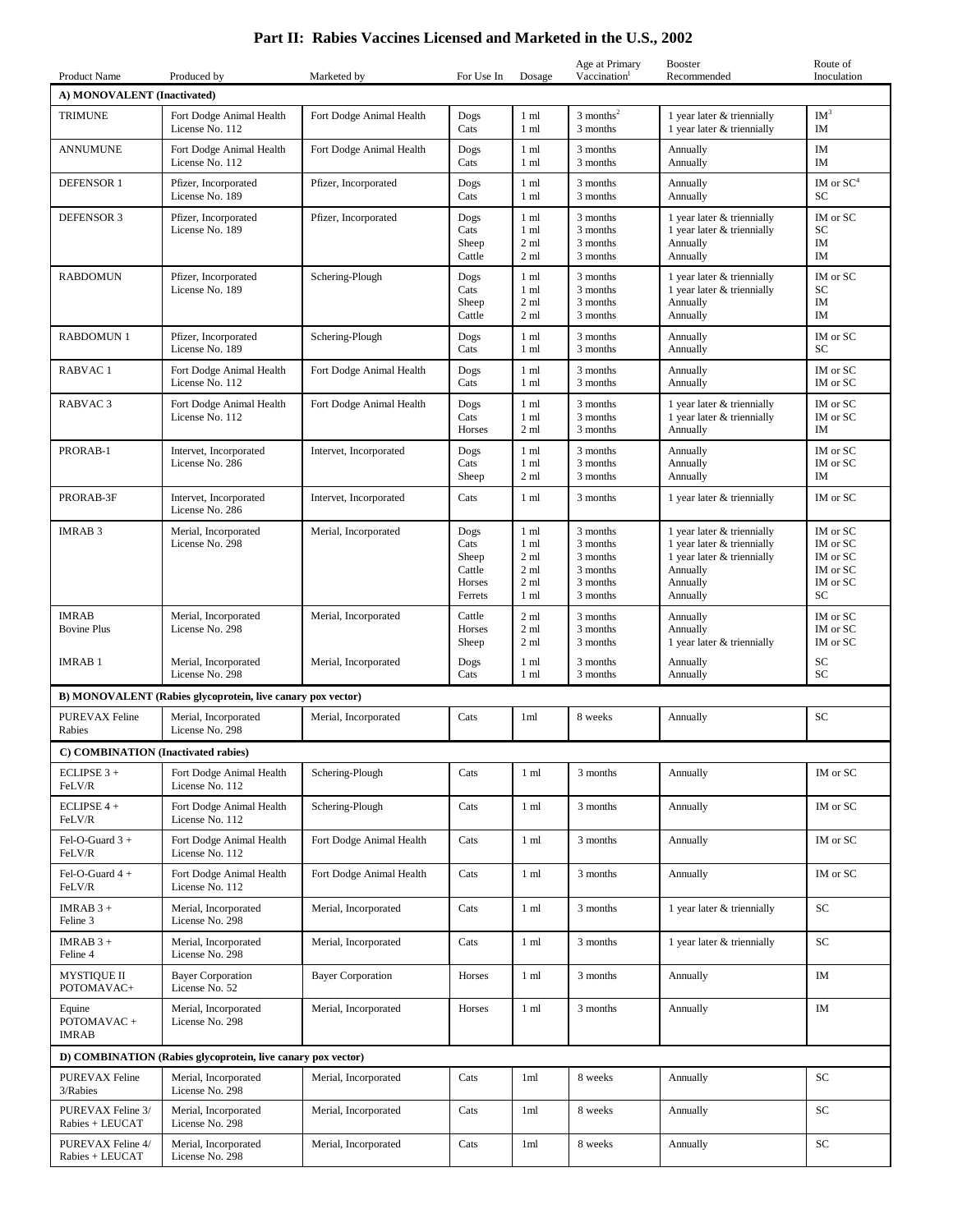|                                                                                                                      | Product Name                       | Produced by                             | Marketed by          | For Use In | Dosage          | Age at Primary<br>Vaccination | <b>Booster</b><br>Recommended         | Route of<br>Inoculation |
|----------------------------------------------------------------------------------------------------------------------|------------------------------------|-----------------------------------------|----------------------|------------|-----------------|-------------------------------|---------------------------------------|-------------------------|
| D) COMBINATION (Rabies glycoprotein, live canary pox vector) continued                                               |                                    |                                         |                      |            |                 |                               |                                       |                         |
|                                                                                                                      | PUREVAX Feline/<br>Rabies + LEUCAT | Merial, Incorporated<br>License No. 298 | Merial, Incorporated | Cats       | 1 <sub>ml</sub> | 8 weeks                       | Annually                              | SC                      |
| E) ORAL (Rabies glycoprotein, live vaccinia vector) - RESTRICTED TO USE IN STATE AND FEDERAL RABIES CONTROL PROGRAMS |                                    |                                         |                      |            |                 |                               |                                       |                         |
|                                                                                                                      | <b>RABORAL V-RG</b>                | Merial, Incorporated<br>License No. 298 | Merial, Incorporated | Raccoons   | N/A             | N/A                           | As determined by local<br>authorities | Oral                    |

1 Minimum age (or older) and revaccinated one year later.

2 A month  $= 28$  days

3 Intramuscularly

# 4 Subcutaneously

# **Part III: Rabies Control**

# **A. PRINCIPLES OF RABIES CONTROL**

- **1. RABIES EXPOSURE:** Rabies is transmitted only when the virus is introduced into bite wounds, open cuts in skin, or onto mucous membranes.
- **2. HUMAN RABIES PREVENTION:** Rabies in humans can be prevented either by eliminating exposures to rabid animals or by providing exposed persons with prompt local treatment of wounds combined with human rabies immune globulin and vaccine. The rationale for recommending preexposure and postexposure rabies prophylaxis and details of their administration can be found in the current recommendations of the Advisory Committee on Immunization Practices (ACIP)<sup>2</sup>. These recommendations, along with information concerning the current local and regional status of animal rabies and the availability of human rabies biologics, are available from state health departments.
- **3. DOMESTIC ANIMALS:** Local governments should initiate and maintain effective programs to ensure vaccination of all dogs, cats, and ferrets and to remove strays and unwanted animals. Such procedures in the United States have reduced laboratory-confirmed cases of rabies in dogs from 6,949 in 1947 to 114 in 2000. Because more rabies cases are reported annually involving cats (249 in 2000) than dogs, vaccination of cats should be required. The recommended vaccination procedures and the licensed animal vaccines are specified in Parts I and II of the Compendium.
- **4. RABIES IN WILDLIFE:** The control of rabies among wildlife reservoirs is difficult. Vaccination of free-ranging wildlife or selective population reduction might be useful in some situations, but the success of such procedures depends on the circumstances surrounding each rabies outbreak. (See Part C. Control Methods in Wildlife.) Because of the risk of rabies in wild animals (especially raccoons, skunks, coyotes, foxes, and bats), the AVMA, the NASPHV, and the CSTE strongly recommend the enactment of state laws prohibiting their importation, distribution, and relocation.
- **5. RABIES SEROLOGY:** Evidence of circulating rabies virus neutralizing antibodies should not be used as a substitute for current vaccination in managing rabies exposures or determining the need for booster vaccinations.

# **B. CONTROL METHODS IN DOMESTIC AND CONFINED ANIMALS**

# **1. PREEXPOSURE VACCINATION AND MANAGEMENT**

Parenteral animal rabies vaccines should be administered only by, or under the direct supervision of, a veterinarian. This ensures that a qualified and responsible person can be held accountable to assure the public that the animal has been properly vaccinated. Within twenty-eight (28) days after primary vaccination, a peak rabies antibody titer is reached and the animal can be considered immunized. An animal is currently vaccinated and is considered immunized if the primary vaccination was administered at least 28 days previously and vaccinations have been administered in accordance with this Compendium. Regardless of the age of the animal at initial vaccination, a booster vaccination should be administered 1 year later. (See Parts I and II for vaccines and procedures) Because a rapid anamnestic response is expected, an animal is considered currently vaccinated immediately after a booster vaccination.

# (a) DOGS, CATS, AND FERRETS

All dogs, cats, and ferrets should be vaccinated against rabies and revaccinated in accordance with Part II of this Compendium. If a previously vaccinated animal is overdue for a booster, it should be revaccinated with a single dose of vaccine. Immediately following the booster, the animal is considered currently vaccinated and should be placed on an annual or triennial schedule depending on the type of vaccine used.

#### (b) LIVESTOCK

Consideration should be given to vaccinating livestock that are particularly valuable or that might have frequent contact with humans. Horses traveling interstate should be currently vaccinated against rabies.

# (c) CONFINED ANIMALS

#### (1) WILD

No parenteral rabies vaccine is licensed for use in wild animals. Wild animals or hybrids should not be kept as pets.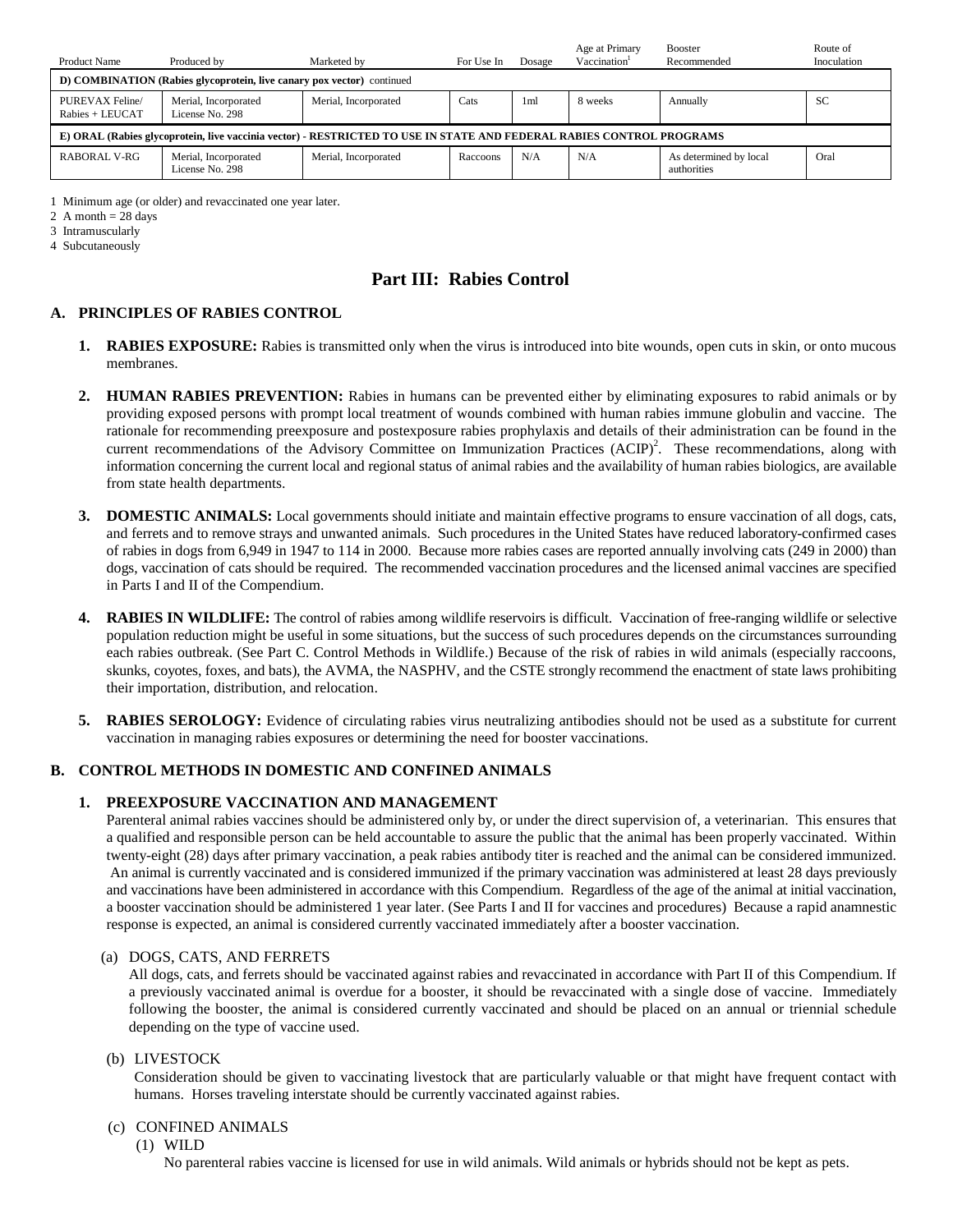# (2) MAINTAINED IN EXHIBITS AND IN ZOOLOGICAL PARKS

Captive animals that are not completely excluded from all contact with rabies vectors can become infected. Moreover, wild animals might be incubating rabies when initially captured; therefore, wild-caught animals susceptible to rabies should be quarantined for a minimum of 6 months before being exhibited. Employees who work with animals at such facilities should receive preexposure rabies vaccination. The use of pre- or postexposure rabies vaccinations for employees who work with animals at such facilities might reduce the need for euthanasia of captive animals. Carnivores and bats should be housed in a manner that precludes direct contact with the public.

## **2. STRAY ANIMALS**

Stray dogs, cats, and ferrets should be removed from the community. Local health departments and animal control officials can enforce the removal of strays more effectively if owned animals are confined or kept on leash. Strays should be impounded for at least 3 days to determine if human exposure has occurred and to give owners sufficient time to reclaim animals.

# **3. IMPORTATION AND INTERSTATE MOVEMENT OF ANIMALS**

### (a) INTERNATIONAL

CDC regulates the importation of dogs and cats into the United States. Imported dogs must satisfy rabies vaccination requirements (42 CFR, Part 71.51[c], www.cdc.gov/ncidod/dq/lawsand/htm). The appropriate health official of the state of destination should be notified within 72 hours of the arrival into his or her jurisdiction of any imported dog required to be placed in confinement under the CDC regulation. Failure to comply with these requirements should be promptly reported to the Division of Quarantine, CDC, (404) 639-8107.

CDC regulations alone are insufficient to prevent the introduction of rabid animals into the country. All imported dogs and cats are subject to state and local laws governing rabies and should be currently vaccinated against rabies in accordance with the Compendium. Failure to comply with state or local requirements should be referred to the appropriate state or local official.

### (b) INTERSTATE

Before interstate movement, dogs, cats, and ferrets should be currently vaccinated against rabies in accordance with the Compendium's recommendations (See Part III, B.1. Preexposure Vaccination and Management). Animals in transit should be accompanied by a currently valid NASPHV Form #51, Rabies Vaccination Certificate. When an interstate health certificate or certificate of veterinary inspection is required, it should contain the same rabies vaccination information as Form #51.

## **4. ADJUNCT PROCEDURES**

Methods or procedures which enhance rabies control include the following:

- (a) IDENTIFICATION. Dogs, cats and ferrets should be identified (e.g., metal or plastic tags, microchips, etc.) to allow for verification of rabies vaccination status.
- (b) LICENSURE. Registration or licensure of all dogs, cats, and ferrets may be used to aid in rabies control. A fee is frequently charged for such licensure and revenues collected are used to maintain rabies- or animal-control programs. Vaccination is an essential prerequisite to licensure.
- (c) CANVASSING OF AREA. House-to-house canvassing by animal control personnel facilitates enforcement of vaccination and licensure requirements.
- (d) CITATIONS. Citations are legal summonses issued to owners for violations, including the failure to vaccinate or license their animals. The authority for officers to issue citations should be an integral part of each animal-control program.
- (e) ANIMAL CONTROL. All communities should incorporate stray animal control, leash laws, and training of personnel in their programs.

#### **5. POSTEXPOSURE MANAGEMENT**

ANY ANIMAL POTENTIALLY EXPOSED TO RABIES VIRUS (See Part III, A. 1. Rabies Exposure) BY A WILD, CARNIVOROUS MAMMAL OR A BAT THAT IS NOT AVAILABLE FOR TESTING SHOULD BE REGARDED AS HAVING BEEN EXPOSED TO RABIES.

#### (a) DOGS, CATS, AND FERRETS

Unvaccinated dogs, cats, and ferrets exposed to a rabid animal should be euthanized immediately. If the owner is unwilling to have this done, the animal should be placed in strict isolation for 6 months and vaccinated 1 month before being released. Animals with expired vaccinations need to be evaluated on a case-by-case basis. Dogs, cats, and ferrets that are currently vaccinated should be revaccinated immediately, kept under the owner's control, and observed for 45 days.

### (b) LIVESTOCK

All species of livestock are susceptible to rabies; cattle and horses are among the most frequently infected. Livestock exposed to a rabid animal and currently vaccinated with a vaccine approved by USDA for that species should be revaccinated immediately and observed for 45 days. Unvaccinated livestock should be slaughtered immediately. If the owner is unwilling to have this done, the animal should be kept under close observation for 6 months.